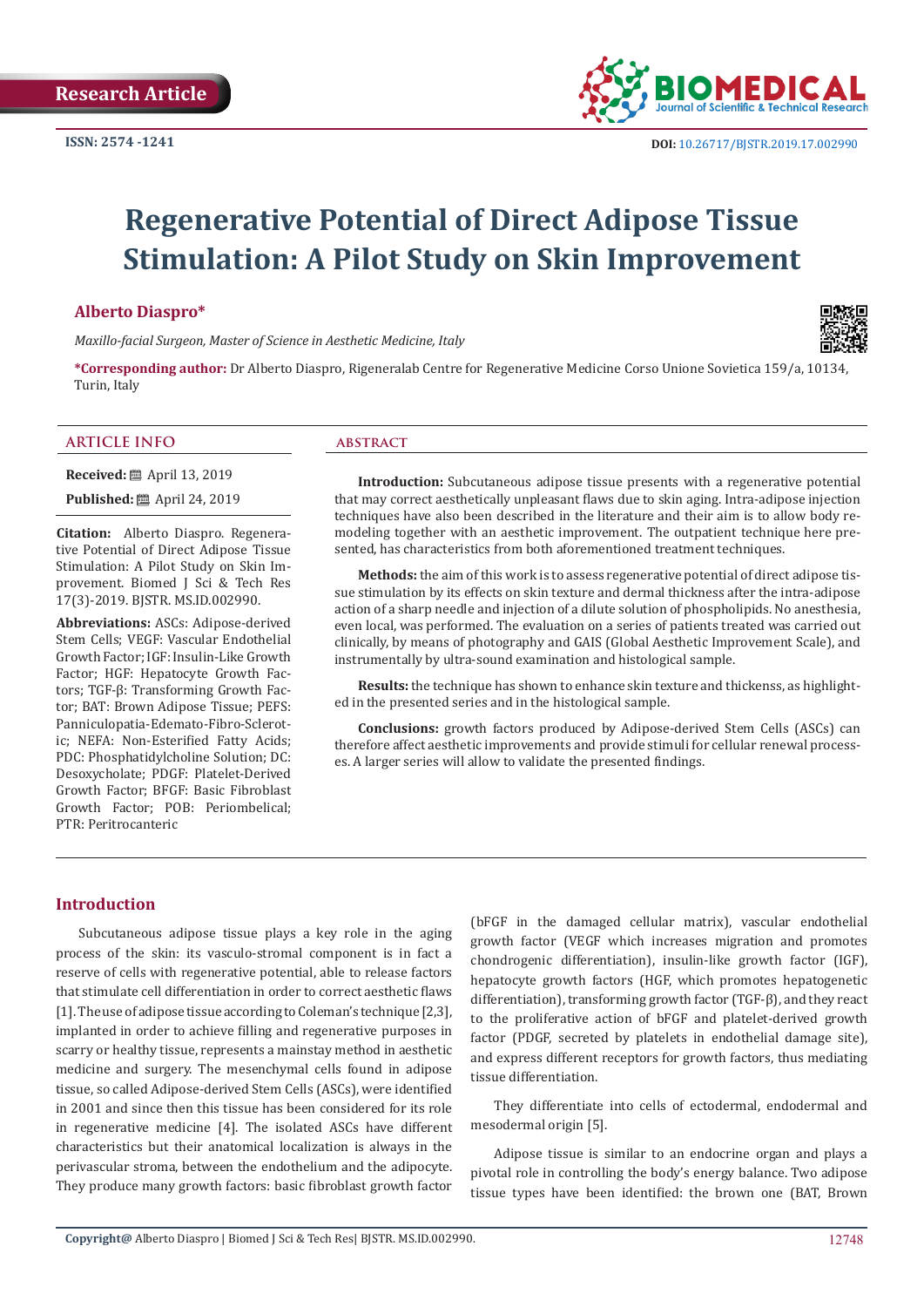Adipose Tissue), which has a metabolic role in energy production, hence dissipated as heat for the endogenous thermoregulation, and the white one (WAT, White Adipose Tissue), used as a storage function for energy deposit such as triglycerides. Of the latter, on the basis of structural and extra-structural characteristics, three types of light adipose tissue (WAT) can be identified: the storage/ deposit (dWAT), the structural (sWAT) and the fibrous (fWAT) tissue. Beige adipocytes have intermediate characteristics: they are cells located in light adipose tissue in the inguinal region, with the role of adaptive thermogenesis [6,7].

The lipolytic treatments, to be preferred in the subject of young age and with initial stages of panniculopatia-edematofibro-sclerotic (PEFS), do not cause damage to adipose tissue and therefore do not trigger reparative processes that result in increased intra-adipocyte fibrosis.

In elder patients, even with more significant adipose excess, lipoclasic treatments are indicated, which however result in an increase in fibrosis with evident results on the skin texture which, although clinically improved, suffers from structural damage. In the medical treatment of adipose excesses associated with PEFS it is therefore necessary to take into account the role of the fibrous component which, by seizurung adipocytes, accounts for the partial failures of the available therapeutic options. Various techniques of intra-adipose administration of therapeutic substances are available in the literature in order to obtain an improvement in the body profile. The triglycerides emulsification after chemical cell lysis, and their subsequent reabsorption as non-esterified fatty acids (NEFA), has been reported since 2004, when it was placed at the base of the efficacy of the lipoclasic treatment with phosphatidylcoline (PDC) and desoxycholate (DC) solution whose effects on organic tissues have been known before they were evaluated with respect of this topic and clarified the applications in the medical aesthetic field, as an agent responsible for the rupture of adipocyte membranes with consequent cellular necrosis and morphological alteration of the adipose tissue of the treated site [8-10].

Methods of fat emulsification with profiles of lesser morbidity and equal efficacy have subsequently been proposed since the histology of this reaction has been described on tissues in vivo (lipomas) and on living volunteers such as a neutrophilic lobular panniculitis, induced by injection or implantation of foreign substances, with early secretion of pro-inflammatory cytokines such as IL-4, IL-6, IL-8, IL-10 and TNF-alpha, presence of inflammatory infiltrate composed mainly of neutrophils in the early lesions that changes towards a granulomatous process in the late lesions, with surrounding fibrosis [11-14]. The intra-adipose administration of PDC-DC also results in a dose and time dependent decrease in fibroblastic vitality, with effects similar to those of other laboratory detergents, and histological studies have shown that PDC and DC have toxic effects also on other tissues, with necrosis of muscle tissue and apoptosis at doses less than 50% in 48 hours compared to that required to induce adipocyte apoptosis. The same can be said about endothelial cell lines [15].

Subcutaneous injection of sole PDC solution therefore appears to be relatively effective in reducing subcutaneous adipose tissue, although membrane damage is not limited to adipocytes alone [16,17]. Preliminary experiments on PDC formulation have in fact demonstrated the lysis of keratinocyte membranes in vitro [17]. PDC-DC injection induces necrosis of adipose tissue and adipocyte apoptosis within 48 hours [18,19], but cultured cells exposed to significant concentrations of DC, an endogenous biliary detergent that emulsifies fats introduced into the gastrointestinal tract, they die quickly due to membrane rupture, and this effect is not specific for cell type. DC injection is clinically tolerated and induces reduction of fat tissue and non-destruction of muscle and skin due to a mechanism of steric limitation of its action at the injection site in fat tissue: the physiological concentration of albumin in proteinrich tissues (such as muscle and skin) inactivate DC-mediated cell lysis. However, since adipose tissue has the most low-protein human tissue content, it is highly sensitive to DC damage. Thus the DC injected into the fat is rapidly neutralized by albumin or by the insoluble proteins associated with the tissue.

Once complexed with plasma albumin, DC enters the systemic circulation and it is directed to the liver, where fatty acid carriers remove it from the circulation and add it to the endogenous pool of bile acids: it is therefore the action of albumin to make the DC injected biocompatible. The treatment of adipose cells in culture with DC is therefore dose-dependent cytotoxic: human fibroblasts and muscle cells are less susceptible to it, whereas human keratinocytes are more susceptible [20,21]. Hypothalamic phospholipids have shown efficacy in micellizing fatty acids with significantly higher safety profiles [11] even if they unfortunately show any lipolytic activity. Local stimulation of adipose tissue has characteristics common to both treatment, in the cellular component it favors endogenous lipolysis after micellization of the triglycerides by the injected hypothalamic phospholipids, and the surgical section of the fibrous one triggers reparative processes, slightly affecting the threedimensional volume of localized adiposity.

As already reported in the literature, tissue effects are found in the subcutaneous fat also by injecting isolated physiological solution [7], favoring the appearance of reparative processes in the tissue in which the aesthetic improvements could be the visible result.The ASCs have a fibroblastic morphology, with well represented endoplasmic reticulum and nucleus. Cutaneous wounds treated with ASCs showed faster healing with epithelial migration and angiogenesis, with better tissue quality and less scar tissue formation, characteristics confirmed by studies on human keratinocytes in vivo [22]. The ASCs are isolated from the vascular stroma directly in the lipo-aspirate, therefore easily accessible to the surgeon for harvesting and subsequent grafting [23], even when the adipose tissue is not stimulated directly as in this case. Lipoaspirate contains VEGF and other growth factors: basic fibroblast growth factor (bFGF), insulin-like growth factor (IGF) and platelet-derived growth factor (PDGF), necessary for engraftment of grafted tissue and secreted by ASCs [24] but which could also act locally as an adequate regenerative stimulus. The purpose of this study is to evaluate the skin texture improvement after local stimulation of adipose tissue on a small patient population.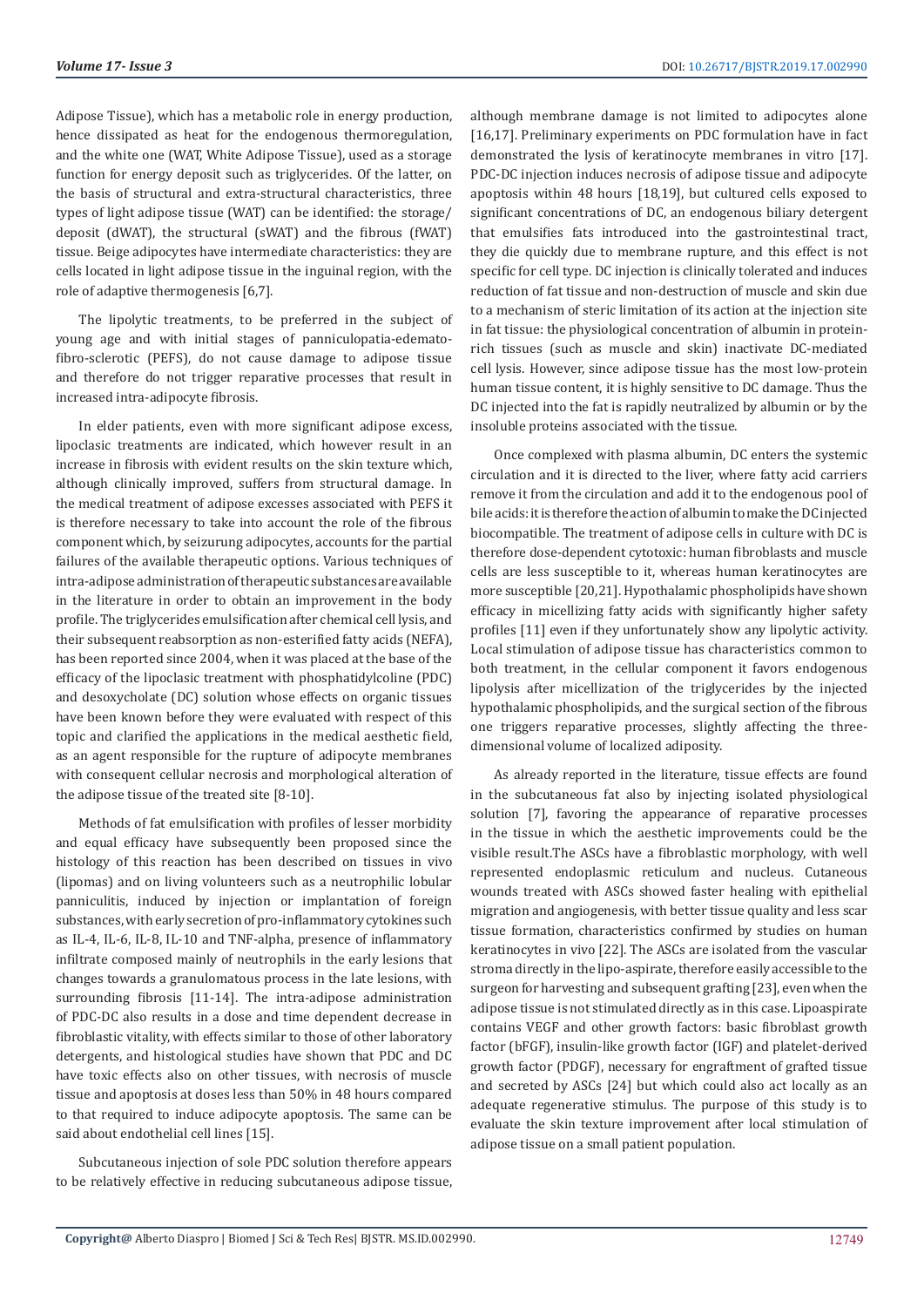## **Materials and Methods**

Between January and October 2014, 7 patients were treated, 6 females and 1 male, aged between 25 and 52 years (average age 37.7 years). The study protocol provided for four monthly sessions, photographic evaluation and ultrasound examination on first and last session. All the patients were informed and signed written consent.

The presence of both acute or chronic phase metabolic or cutaneous pathologies have been considered exclusion criteria from the study along with pharmacological therapies. All patients presented with INR values and platelet counts in physiological ranges. The sites treated were the periombelical (POB), peritrocanteric (PTR) zone, and the flanks (F). Ultrasound measurements of the thickness of the subcutaneous adipose panniculus are the single periombelical measurement and the average of the three measurements, at the cranial pole, middle and caudal, of the peritrochanteric site, expressed in millimeters

GAIS (Global Aesthetic Improvement Scale) scales were used for subjective evaluation of the texture (Gais Tex) and of the skin consistency of the treated site (Gais Cons), with numerical evaluation criterion: worsened 0, normal 1, improved 2, much improved 3. The data of the study population are summarized in (Table 1).

| #              | name  | age | site        | t0   | t1   | delta   | t0   | t1        | delta   | strie        | Gais | Gais           | tot |
|----------------|-------|-----|-------------|------|------|---------|------|-----------|---------|--------------|------|----------------|-----|
|                |       |     |             | dx   | dx   | dx      | SX   | <b>SX</b> | SX      |              | Tex  | Cons           |     |
|                | A.D.  | 37  | POB         | 2,58 | 1,73 | $-0.85$ | 2,93 | 2,05      | $-0.88$ | $\mathbf{0}$ |      |                | 2   |
| 2              | AL.D. | 35  | <b>PTR</b>  | 4,1  | 3,98 | $-0,12$ | 4,32 | 4,28      | $-0.04$ | $\mathbf{0}$ |      | 2              | 3   |
| 3              | F.G.  | 32  | $\mathbf F$ | 1,49 | lost |         | 1,8  | lost      |         |              |      |                |     |
| 4              | R.F.  | 45  | POB         | 2,25 | 2,5  | $-0.25$ | 1,91 | 1,81      | $-0,1$  | $\Omega$     | 3    | $\overline{c}$ | 5   |
| 5              | C.G.  | 25  | <b>PTR</b>  | 3,3  | 3,72 | $-0.42$ | 4,4  | 3,22      | $-1,18$ |              | и    | и              | 2   |
| 6              | V.S.  | 52  | <b>PTR</b>  | 4,3  | 4,08 | $-0,22$ | 4,3  | 3,83      | $-0.47$ | $\mathbf{0}$ |      | $\overline{c}$ | 3   |
| $\overline{7}$ | K.I.  | 38  | POB         | 1,95 | 1,86 | $-0.09$ | 1,78 | 1,9       | 0,12    | $\mathbf{0}$ | 2    | $\overline{c}$ | 4   |

**Table 1:** Study Results: Adipose tissue thickness variations on ultrasounds (expressed in mm), Gais score.

The treatment protocol included injection, using 22G intralipotherapy needles of length 90 mm, of 5 ml per side of solution consisting of 4.8 ml of saline NaCl 0.9% and 0.2 ml (2.8 mg) of hypothalamic phospholipids (Liposom Forte vials 28 mg / 2 ml 0, 2 ml - Via Ponte della Fabbrica 3/A - 35031 Abano Terme PD - Italy). The solution is injected into the subcutaneous adipose tissue with a fan technique and retrograde injection. The inoculation plan is subcutaneous with painless tunneling. Once entered in the subcutaneous fat the needle is moved, while injecting the solution, forward and back in order to cut the fibrous septa of the adipose tissue. The ultrasound study was performed using a Mindray Bio-Medical Electronics Co., Ltd. - Shenzhen (China) probe with ultrasound

at 10 Mhz, in order to evaluate: the thickness of the subcutaneous adipose tissue in the treated site the presence of fibrotic striae in the panniculus (0 if unchanged, 1 if increased) at t0 and for the subsequent post-treatment revaluation t1. Pre and post-treatment clinical photos were taken using an 8-megapixel iSight autofocus camera. For histological confirmation of clinical and instrumental findings, a split-belly study has been conducted on a patient candidate for and abdominoplasty left-right case-control treatment with saline and study solution was performed in the previous 4 months, then the cutaneous sample removed by the surgeon in order to perform microscopic study of the skin layers thickness.

#### **Results**



**Figure 1:** Pz 4 Pre-treatment.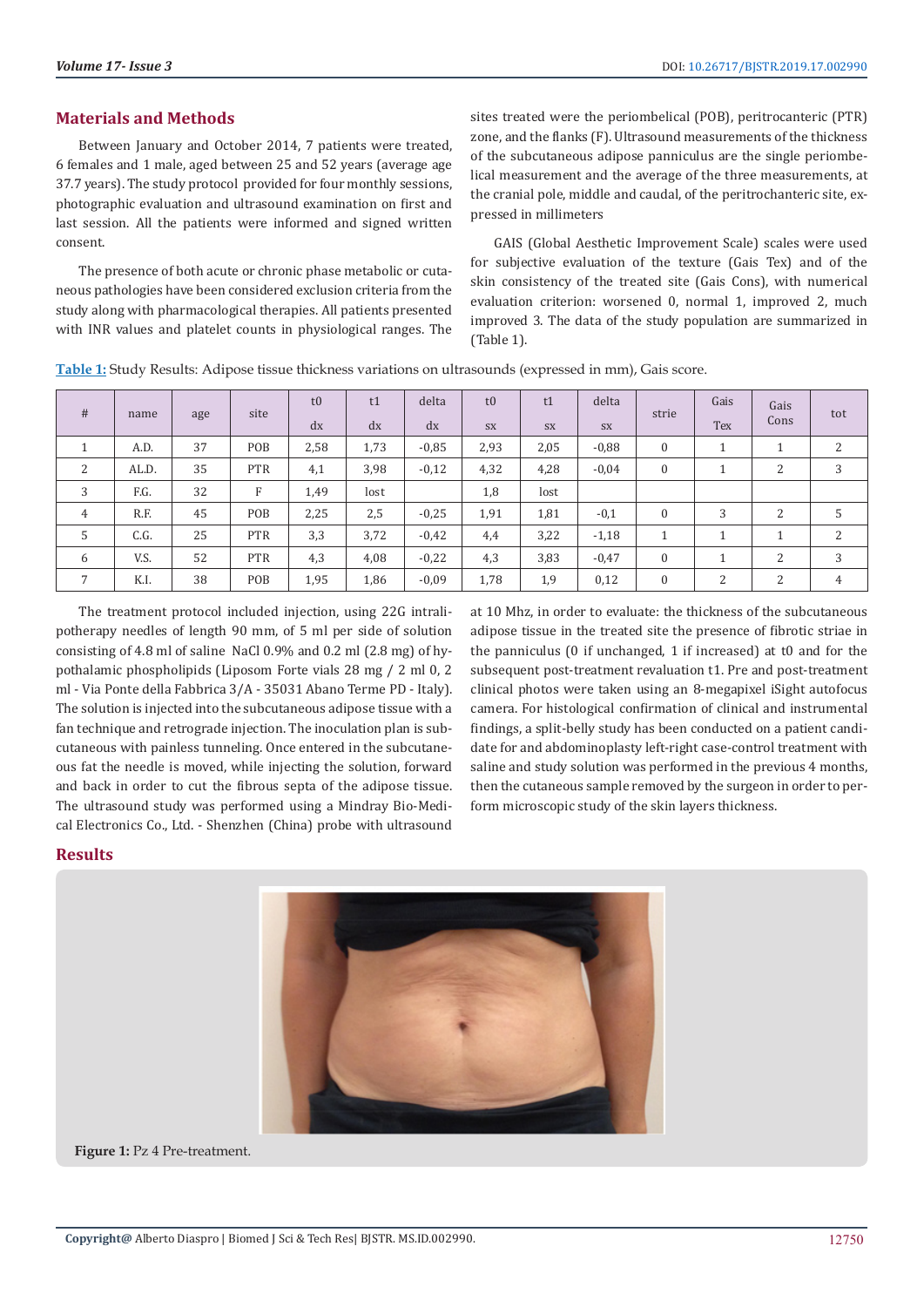

#### **Figure 2:** Pz. 4 Post-treatment.



**Figure 3:** Pz. 7 Pre-treatment.



**Figure 4:** Pz.7 Post-treatment.

No significant changes in the thickness of the subcutaneous adipose tissue was observed, and was not possible to correlate it with a direct clinical effect of the performed sessions. In only one case the increase in the fibrosity of the treated panniculus was observed: it is a patient with athletic habit and poor panniculus and her treatment sessions were painful, due to the paucity of adipose tissue and a well-represented fibrous component. In no other case

fat fibrosis has shown to be increased. The improvement of the skin texture appeared to be relevant from the clinical photos and from the analysis of the GAIS scales in skin in the periombelical area (Figures 1-4). The skin thickness increase in both of the treated skin samples is considered to be evident on histological evaluation, stained with hematoxylin-eosin on material fixed in formalin (Figure 5A,B & 6A,B). No organized hematomas or other nodular formations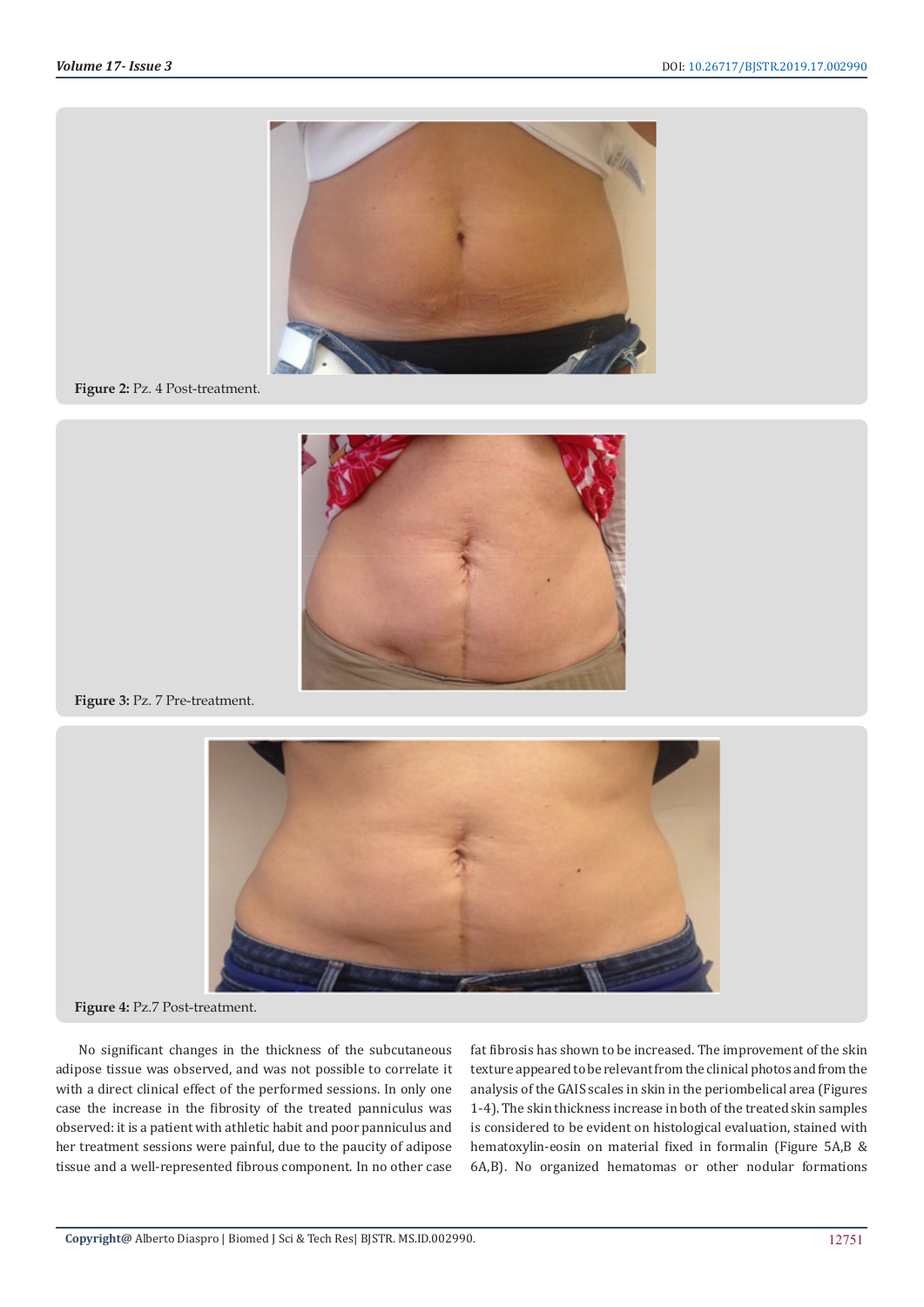were found in the treated sites, and on ultrasound examination the adipose tissue appeared in physiological conditions. Common occurrence has been the appearance of erythema and papules at injection sites, with spontaneous resolution in the hours following the treatment. Ecchymoses can be seen from the following images (Figure 7). No other adverse events were detected.



**Figure 5:** Dermal Thickness: untreated sample (A) and treated sample (B).



**Figure 6:** Dermal Thickness: untreated sample (A) and treated sample (B).



**Figure 7:** Post- treatment ecchimosis.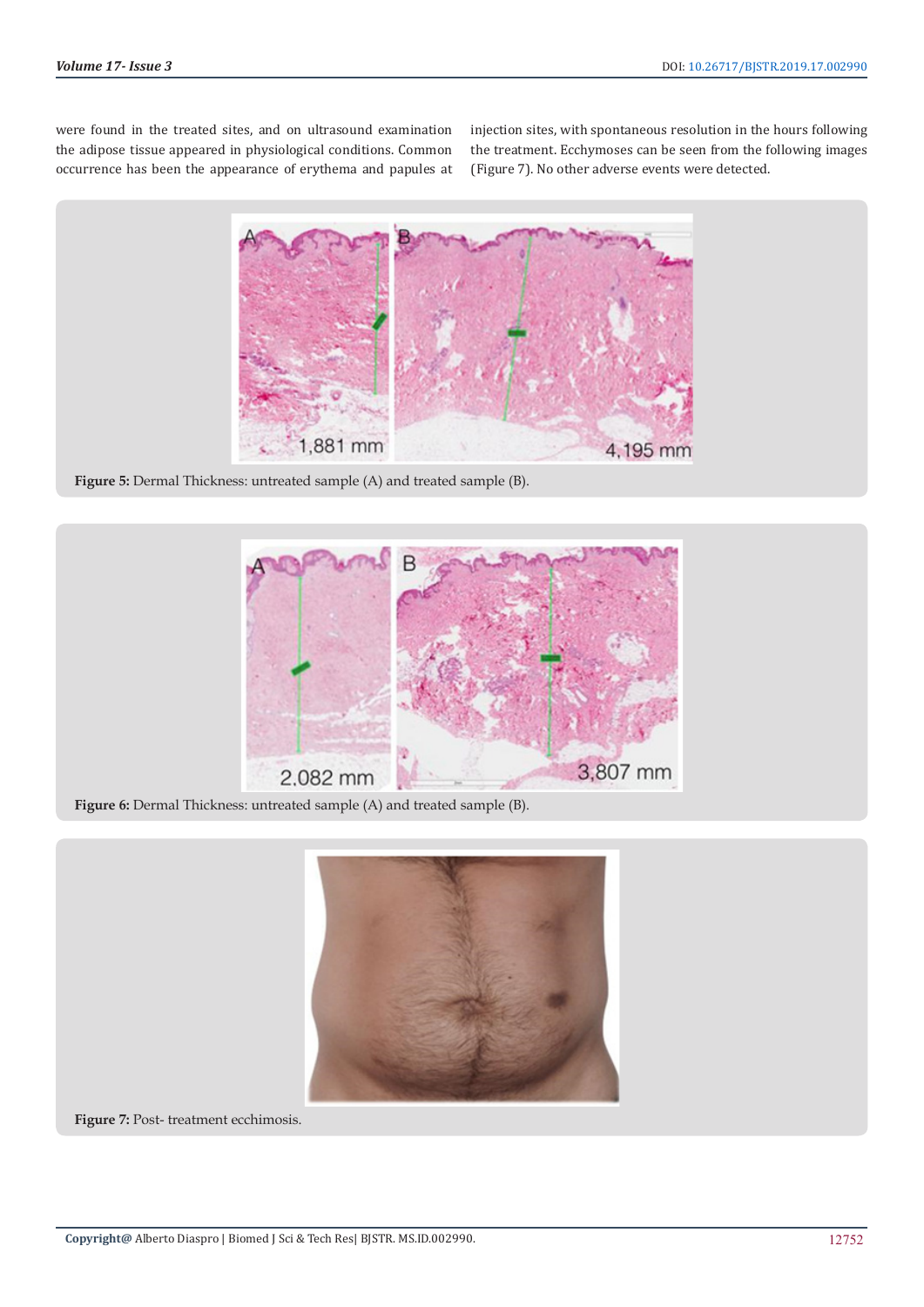### **Discussion**

The needle determines the surgical section of the fat cells, lobular septa and peri-adipocyte stroma: the cell membrane disruption is accompanied by the micellization of the triglycerides done by injected phospholipids, with a oil-in-water emulsification. Tissue damage to the lobular septa of the peri-adipocyte stroma triggers healing processes whereas the regenerative factors of adipose tissue are actively involved.

The ASCs produce TGF-beta, VEGF, KGF, FGF2, PDGF, HGF, fibronectin and collagen, all are associated with stimulation of the healing process in normal and chronic wounds, via the paracrine route.

The growth factors produced by ASCs can therefore have aesthetic effects and produce improvement of the physiological processes of cell renewal, As confirmed by the clinical results and in histological sample. Their role has also been evaluated in delaying the appearance of photo-induced wrinkles both in vivo and in vitro: a protective effect was observed from the UVB effects in fibroblasts grown with ASC. Studies on guinea pigs have confirmed that the subcutaneous injection of ASC delayed the appearance of wrinkles after exposure to UVB rays.

It is assumed that they can both induce tissue regeneration and differentiate into cells of the skin (fibroblasts and keratinocytes) both by secretion of factors with paracrine action, stimulating angiogenesis, epithelization and tissue remodelling [22]. The absence of any irreversible sequela on adipose tissue ascertained by ultrasound checks post-treatment allows to propose repeated therapy cycles with potentially cumulative benefits, minimizing post-treatment discomfort.

#### **Conclusion**

The adipose tissue in-situ stimulation treatment has interesting potential for tissue regeneration, with a significant improvement in texture and skin quality, as seen in the cases presented and appreciated by the patients themselves. The histology confirms the skin thickness increase observed in the treated site with respect for the untreated site. The findings appear to be secondary to the regenerative stimulus of the treated adipose tissue which are directly stimulated by the technique, and they confirm the sound evidence of skin amelioration related to adipose tissue grafting. The morbidity of the treament, when performed by an experienced practicioner, is low without major side effects, with extreme patient satisfaction. The increase of numerosity of the study population will allow to validate the preliminary data presented in this pilot study.

### **References**

- 1. [Cordova A, Liuzza C, Pirrello R \(2010\) Regenerative potential of](https://bmcgeriatr.biomedcentral.com/articles/10.1186/1471-2318-10-S1-A54)  [lipofilling on skin aging. BMC Geriatrics10\(1\): A54.](https://bmcgeriatr.biomedcentral.com/articles/10.1186/1471-2318-10-S1-A54)
- 2. [Coleman SR \(1995\) Long-term survival of fat transplants: controlled](https://www.ncbi.nlm.nih.gov/pubmed/8526158)  [demonstrations. Aesthetic Plast Surg. 19\(5\): 421-425.](https://www.ncbi.nlm.nih.gov/pubmed/8526158)
- 3. [Coleman SR \(1997\) Facial recontouring with lipostructure. Clin Plast](https://www.ncbi.nlm.nih.gov/pubmed/9142473)  [Surg 24\(2\): 347-367.](https://www.ncbi.nlm.nih.gov/pubmed/9142473)
- 4. [Zuk PA, Zhu M, Mizuno H \(2001\) Multilineage cells from human adipose](https://www.ncbi.nlm.nih.gov/pubmed/11304456)  [tissue: implications for cell-based therapies. Tissue Eng 7\(2\): 211-228.](https://www.ncbi.nlm.nih.gov/pubmed/11304456)
- 5. [Park A, Kim WK, Bae KH \(2014\) Distinction of white, beige and brown](https://www.ncbi.nlm.nih.gov/pubmed/24567786) [adipocytes derived from mesenchymal stem cells. World J Stem Cells](https://www.ncbi.nlm.nih.gov/pubmed/24567786) [6\(1\): 33-42.](https://www.ncbi.nlm.nih.gov/pubmed/24567786)
- 6. [Sbarbati A, Accorsi D, Benati D \(2010\) Subcutaneous adipose tissue](https://www.ncbi.nlm.nih.gov/pubmed/21263747) [classification. Eur J Histochem 54\(4\): e48.](https://www.ncbi.nlm.nih.gov/pubmed/21263747)
- 7. [Tsuji W, Rubin JP, Marra KG \(2014\) Adipose-derived stem cells:](https://www.ncbi.nlm.nih.gov/pmc/articles/PMC4131273/) [Implications in tissue regeneration. World J Stem Cells 6\(3\): 312-321.](https://www.ncbi.nlm.nih.gov/pmc/articles/PMC4131273/)
- 8. [Salti G, Rauso R \(2014\) Comments on Injection lipolysis with](https://www.ncbi.nlm.nih.gov/pubmed/24687264) [phosphatidylcholine and deoxycholate. Aesthet Surg J 34\(4\): 639-640.](https://www.ncbi.nlm.nih.gov/pubmed/24687264)
- 9. [Martin GP, Marriott C, Kellaway IW \(1978\) Direct effect of bile salts and](https://www.ncbi.nlm.nih.gov/pubmed/631625) [phospholipids on the physical properties of mucus. Gut 19\(2\): 103-107.](https://www.ncbi.nlm.nih.gov/pubmed/631625)
- 10. [Rotunda AM, Suzuki H, Moy RL, Kolodney MS \(2004\) Detergent](https://www.ncbi.nlm.nih.gov/pubmed/15209790) [effects of sodium deoxycholate are a major feature of an injectable](https://www.ncbi.nlm.nih.gov/pubmed/15209790) [phosphatidylcholine formulation used for localized fat dissolution.](https://www.ncbi.nlm.nih.gov/pubmed/15209790) [Dermatol Surg 30\(7\): 1001-1008.](https://www.ncbi.nlm.nih.gov/pubmed/15209790)
- 11. [Motolese P \(2008\) Phospholipids do not have lipolytic activity. A critical](https://www.ncbi.nlm.nih.gov/pubmed/18569265) [review. J Cosmet Laser Ther 10\(2\): 114-118.](https://www.ncbi.nlm.nih.gov/pubmed/18569265)
- 12. [Bechara FG, Sand M, Hoffmann K, Sand D, Altmeyer P, et al. \(2007\)](https://www.ncbi.nlm.nih.gov/pubmed/17576334) [Fat tissue after lipolysis of lipomas: A histopathological and](https://www.ncbi.nlm.nih.gov/pubmed/17576334) [immunohistochemical study. J Cutan Pathol 34\(7\): 552-557.](https://www.ncbi.nlm.nih.gov/pubmed/17576334)
- 13. [Bechara FG, Skrygan M, Kreuter A, Altmeyer P, Gambichler T \(2008\)](https://www.ncbi.nlm.nih.gov/pubmed/18563422) [Cytokine mRNA levels in human fat tissue after injection lipolysis with](https://www.ncbi.nlm.nih.gov/pubmed/18563422) [phosphatidylcholine and deoxycholate. Arch Dermatol Res 300\(8\): 455-](https://www.ncbi.nlm.nih.gov/pubmed/18563422) [459.](https://www.ncbi.nlm.nih.gov/pubmed/18563422)
- 14. [Schuller Petrovic S, Wölkart G, Höfler G, Neuhold N, Freisinger F, et al.](https://www.ncbi.nlm.nih.gov/pubmed/18370980) [\(2008\) Tissue-toxic effects of phosphatidylcholine/deoxycholate after](https://www.ncbi.nlm.nih.gov/pubmed/18370980) [subcutaneous injection for fat dissolution in rats and a human volunteer.](https://www.ncbi.nlm.nih.gov/pubmed/18370980) [Dermatol Surg 34\(4\): 529-543.](https://www.ncbi.nlm.nih.gov/pubmed/18370980)
- 15. [Gupta A, Lobocki C, Singh S \(2009\) Actions and comparative efficacy of](https://www.ncbi.nlm.nih.gov/pubmed/19198927) [phosphatidylcholine formulation and isolated sodium deoxycholate for](https://www.ncbi.nlm.nih.gov/pubmed/19198927) [different cell types. Aesthetic Plast Surg 33\(3\): 346-352.](https://www.ncbi.nlm.nih.gov/pubmed/19198927)
- 16. [Klein SM, Schreml S, Nerlich M, Prantl L \(2009\) In vitro studies](https://www.ncbi.nlm.nih.gov/pubmed/19644256) [investigating the effect of subcutaneous phosphatidylcholine injections](https://www.ncbi.nlm.nih.gov/pubmed/19644256) [in the 3T3-L1 adipocyte model: lipolysis or lipid dissolution? Plast](https://www.ncbi.nlm.nih.gov/pubmed/19644256) [Reconstr Surg 124\(2\): 419-27.](https://www.ncbi.nlm.nih.gov/pubmed/19644256)
- 17. [Ablon G, Rotunda AM \(2004\) Treatment of lower eyelid fat pads using](https://www.ncbi.nlm.nih.gov/pubmed/15008874) [phosphatidylcholine: clinical trial and review. Dermatol Surg 30\(3\):](https://www.ncbi.nlm.nih.gov/pubmed/15008874) [422-427.](https://www.ncbi.nlm.nih.gov/pubmed/15008874)
- 18. [Bechara FG, Mannherz HG, Jacob M \(2012\) Induction of fat cell necrosis](https://www.ncbi.nlm.nih.gov/pubmed/22280507) [in human fat tissue after treatment with phosphatidylcholine and](https://www.ncbi.nlm.nih.gov/pubmed/22280507) [deoxycholate. J Eur Acad Dermatol Venereol 26\(2\):180-185.](https://www.ncbi.nlm.nih.gov/pubmed/22280507)
- 19. [Reeds DN, Mohammed BS, Kiein S, Boswell CB, Young VL \(2013\)](https://www.ncbi.nlm.nih.gov/pubmed/23439063) [Metabolic and structural effects of phosphatidylcholine and deoxycholate](https://www.ncbi.nlm.nih.gov/pubmed/23439063) [injectionson subcutaneous fat: a randomized, controlled trial. Aesthetic](https://www.ncbi.nlm.nih.gov/pubmed/23439063) [Surgery Journal 33\(3\): 400-408.](https://www.ncbi.nlm.nih.gov/pubmed/23439063)
- 20. [Thuangtong R, Bentow JJ, Knopp K, Mahmood NA, David NE, et al. \(2010\)](https://www.ncbi.nlm.nih.gov/pubmed/20482723) [Tissue-selective effects of injected deoxycholate. Dermatol Surg 36\(6\):](https://www.ncbi.nlm.nih.gov/pubmed/20482723) [899-908.](https://www.ncbi.nlm.nih.gov/pubmed/20482723)
- 21. [Rittes PG \(2009\) The lipodissolve technique: clinical experience. Clin](https://www.ncbi.nlm.nih.gov/pubmed/19309645) [Plastic Surg 36\(2\) :215- 221.](https://www.ncbi.nlm.nih.gov/pubmed/19309645)
- 22. [Hassan WU, Greiser U, Wang W \(2014\) Role of adiposederived stem cells](https://www.ncbi.nlm.nih.gov/pubmed/24844331.) [in wound healing. Wound Repair Regen 22\(3\): 313-325.](https://www.ncbi.nlm.nih.gov/pubmed/24844331.)
- 23. [Tabit CJ, Slack GC, Fan K, Wan DC, Bradley JP \(2012\) Fat grafting](https://www.ncbi.nlm.nih.gov/pubmed/22069062) [versus adipose-derived stem cell therapy:distinguishing indications,](https://www.ncbi.nlm.nih.gov/pubmed/22069062) [techniques, and outcomes. Aesthetic Plast Surg 36\(3\): 704-713.](https://www.ncbi.nlm.nih.gov/pubmed/22069062)
- 24. [Alharbi Z, Opländer C, Almakadi S, Fritz A, Vogt M, et al. \(2013\)](https://www.ncbi.nlm.nih.gov/pubmed/23732072) [Conventional vs. micro-fat harvesting: How fat harvesting technique](https://www.ncbi.nlm.nih.gov/pubmed/23732072) [affects tissue-engineering approaches using adipose tissue-derived](https://www.ncbi.nlm.nih.gov/pubmed/23732072) [stem/stromal cells. J Plast Reconstr Aesthet Surg 66: 1271-1278.](https://www.ncbi.nlm.nih.gov/pubmed/23732072)